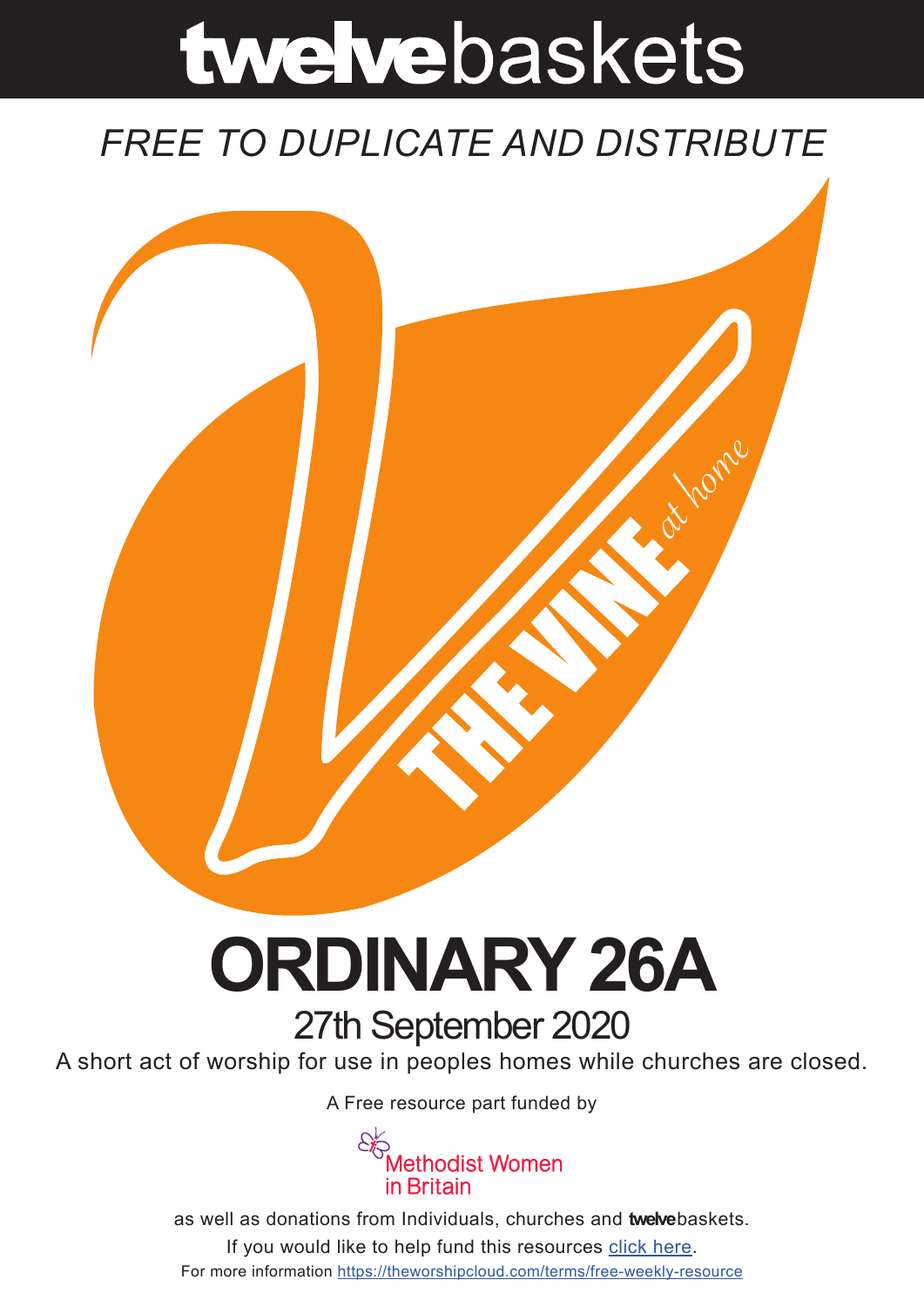#### **Call to worship**

Father, Son and Spirit, Holy Trinity, present wherever hearts are open and souls laid bare, bless those gathered here today for worship, fellowship and prayer.

Bind our hearts as one as you are one— Father, Son and Spirit, Holy Trinity.

<span id="page-1-1"></span>Amen.*[1](#page-1-0)*

#### Hymn: 455 STF – All my hope on God is founded - [YouTube](https://www.youtube.com/watch?v=hm7P3xWGa1U)

**We will now say the Lord's Prayer** 

**Readings: Exodus 17:1-7 -** [Click for Reading](https://www.biblegateway.com/passage/?search=Exodus+17:1-7&version=NRSV)

#### **Video meditation - [Download from Worship Cloud](https://theworshipcloud.com/view/store/twelvebaskets-vine-video-water-from-the-rock-the-vine-video-27th-september-2020)**

*[If you have the option, play the video Water from the Rock. The full text from the video is below: if you are not able to use the video, you could read these words out as a kind of meditation].* 

Can you remember a time you've been thirsty? Really, really thirsty? Parched.

Desperate for water.

How does it feel?

It's not pleasant, is it?

In the desert, we are thirsty, Lord.

Can you remember a time when you've really appreciated a drink? Perhaps after a long day, perhaps in the hot sun, perhaps after going for a run or doing some exercise.

How does it feel?

<span id="page-1-0"></span>Call to worship by Tim Baker *[1](#page-1-1)*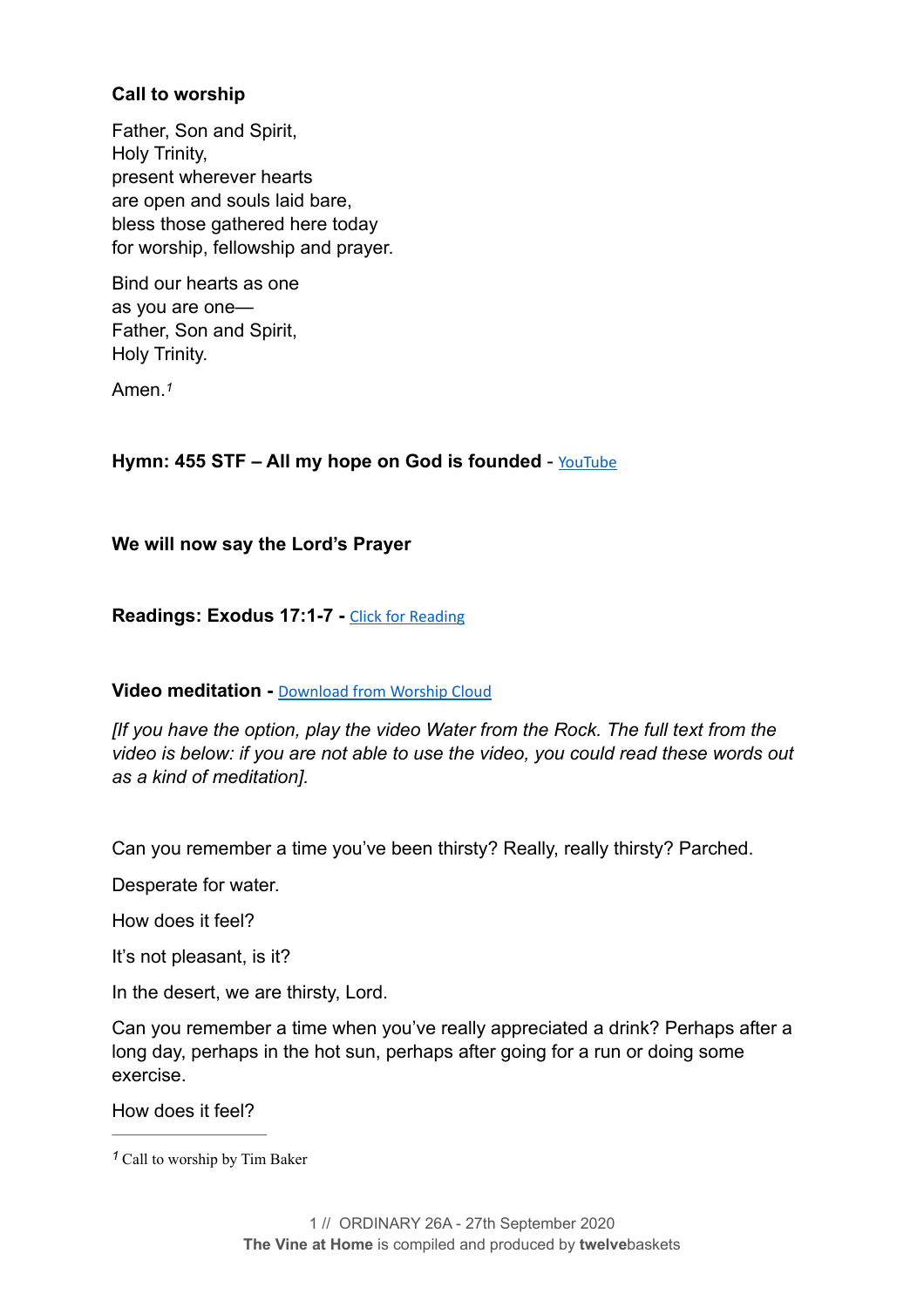The cool, refreshing feeling of water on a dry, parched tongue. The way a long drink gives you energy and renews your strength.

In the desert, we are thirsty, Lord. Imagine a rock. A large, hard, dry rock.

It's not really the place we'd expect water to come from, is it? It doesn't look much like a tap.

Then, in this story from Exodus, the rock becomes the place where thirst is quenched, where water flows, where refreshment reaches the people of Israel.

In the desert, Lord, you provide water.

Has this happened for you?

Have you ever found something you needed in an unexpected place?

Have you, in the midst of a really difficult time, found someone being extra-especially kind to you?

In the hard times, God is still with us, God is looking out for us.

In the desert, Lord, you provide water.

May your refreshing, cooling, inspiring water flow through me today, Lord God.

<span id="page-2-1"></span>Amen<sup>[2](#page-2-0)</sup>

#### **A prayer of praise**

Living God, you are the most high, We praise you in the desert places of life. And we praise you when we are richly fed and all our needs our met.

We praise you in this storm, and when all is calm around us.

Living God, most high, we praise you.

Amen.

#### **A prayer of confession**

Here I am, most high God. Here I am, present to you, open to you, Knowing that there is much I wish I had done, And much I wish I hadn't.

This day, in this moment, I am sorry.

<span id="page-2-0"></span><sup>&</sup>lt;sup>[2](#page-2-1)</sup> Reflection written by Tim Baker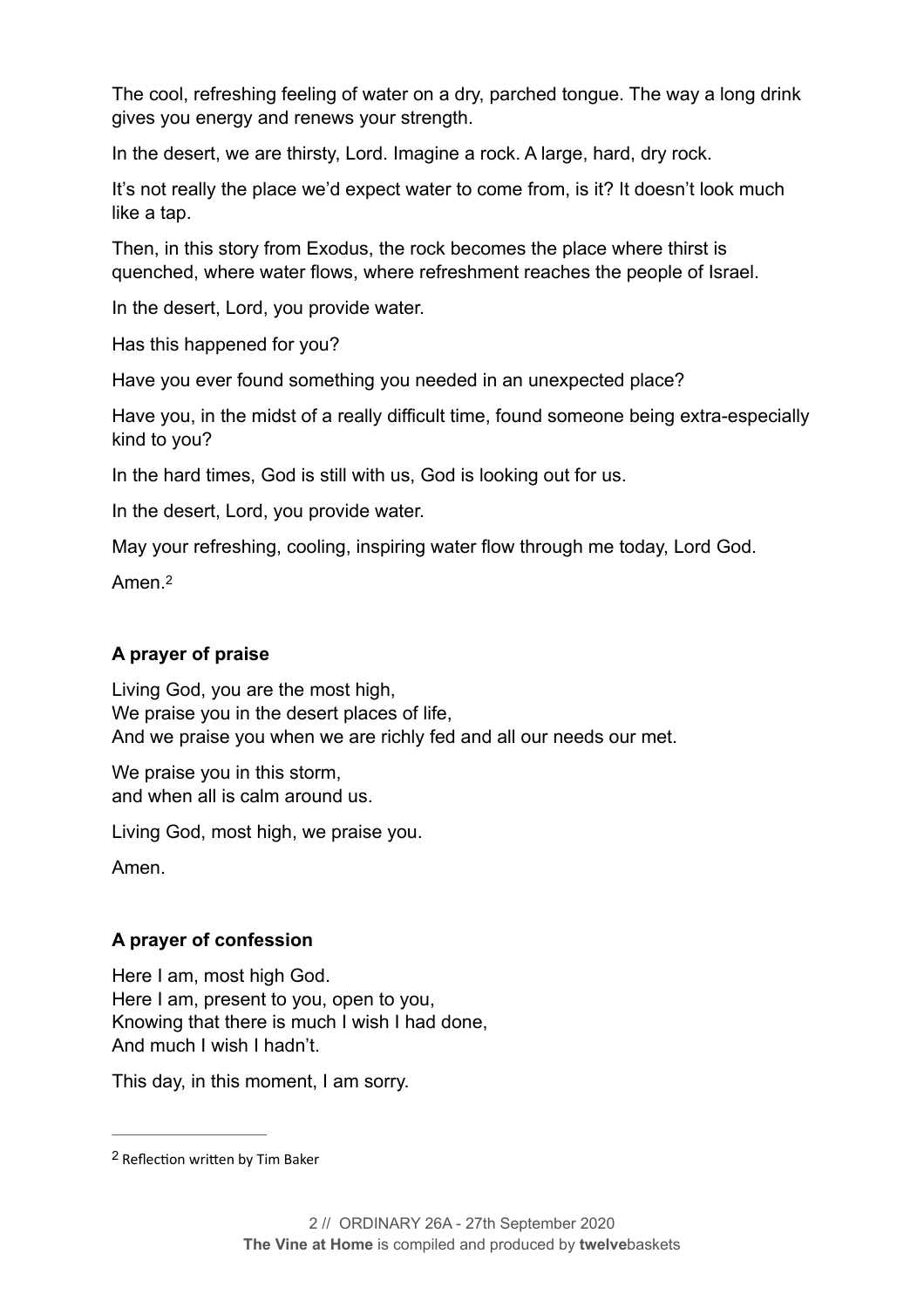And even as I say the words, O God, I know I am already forgiven, loved, set free.

To you be all the thanks and praise, Most high God.

<span id="page-3-1"></span>Amen.[3](#page-3-0)

**Readings: Matthew 21:23-32 -** [Click for Reading](https://www.biblegateway.com/passage/?search=Matthew+21:23-32&version=NRSV)

**Philippians 2:1-13 - [Click for Reading](https://www.biblegateway.com/passage/?search=Philippians+2:1-13&version=NRSV)** 

#### **Reflections on the readings:**

So often it's hard to do the right thing, isn't it?

It always seems to take energy and effort, a commitment beyond what might be involved in just watching one more episode of our favourite show or breaking out of our comfortable patterns and rhythms of life. Most of the time, we want to do the right thing, but how?

How do we discern what is the next best step forward?

How do we discover the direction of travel?

What about all the obstacles and difficulties in the way?

Where will the energy come from?

Are we prone to be a risk taker or are we more risk adverse?

Every time we say the Lord's Prayer we say your kingdom come, your will be done...but I'm really busy this week, so can we look at finding a date next month when I might have a few hours to help out?

We say the words, but how easy is it to postpone Kingdom-living?

In today's Gospel reading, we read this classic account of Jesus going toe-to-toe with the chief priests and elders – as he did several times during his ministry. They are trying to trap him with clever words and get him to say the wrong thing. I wonder, however, if many of us don't have a dialogue rather like this one going on inside our heads all the time as we wrestle with what it means to be a person of faith?

Are we constantly challenging our own motives? Do you hear the little voices of doubt, challenge and discomfort piping up every now and then to hold us back, to keep us from taking that next best step forward?

Are we caught in this trap that Jesus describes in the parable of the two sons: sometimes saying good things or having good intentions and doing nothing about it,

<span id="page-3-0"></span><sup>&</sup>lt;sup>[3](#page-3-1)</sup> Prayers by Tim Baker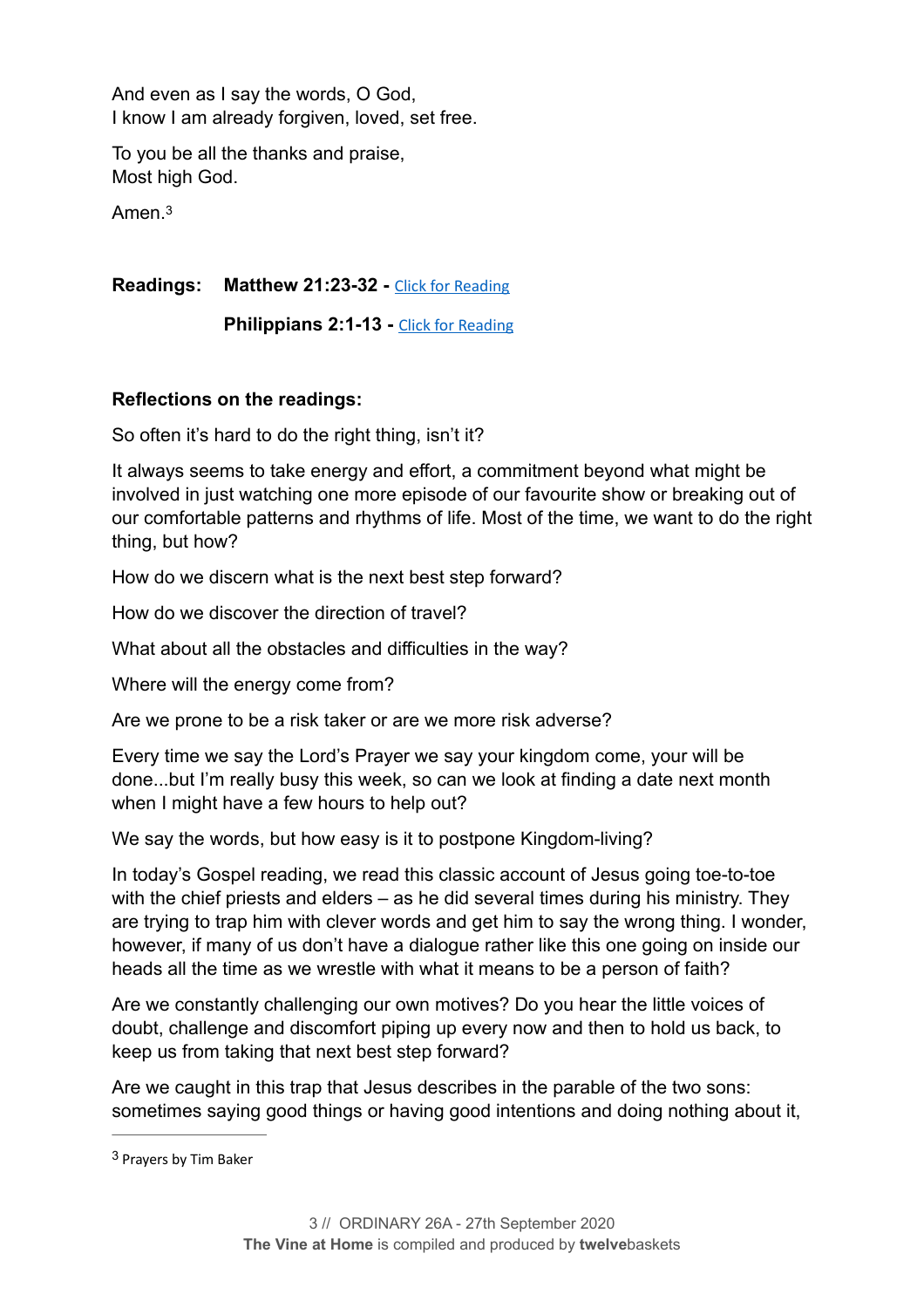and sometimes the opposite? Do we talk a good game, then drift back into our old, selfish, self-centred ways?

Jesus is calling us out today, in the way he so often called out the religious leaders and super religious-types of his day. Can we respond to the challenge?

As Paul puts it in Philippians:

"Do nothing out of selfish ambition or vain conceit. Rather, in humility value others above yourselves, not looking to your own interests but each of you to the interests of the others."

May it be so, and let it begin with me.

The resources around A Methodist Way of Life offer us a helpful way to wrestle with our inner-Pharisee, with those voices of doubt and selfishness. Do you have a close friend or small, trusted group that you could introduce to the Methodist Way of Life? The commitment to daily actions and the questions of spiritual accountability help us to seek the clarity about what our next step is, and the courage to take it.

[Find out more and download some of the resources here](https://www.methodist.org.uk/our-faith/life-and-faith/a-methodist-way-of-life/)

God out in peace, surrounded by love, emboldened by the Spirit, and take the next step of faith.

<span id="page-4-1"></span>Amen.[4](#page-4-0)

#### **Intercessions**

God of all grace, I come to you in prayer again.

God of all hope, I pray today for a world in need, and world full of stories of despair and pain.

God of all love, show me what is mine to do amongst all the uncertainty and fear in my community, my nation and my world.

Where, O Lord, are you calling me?

As the Coronavirus rumbles on and continues to dominate our news agenda and affect much of our way of life, I pray for all those most affected, most isolated, most vulnerable. As support systems, charities, churches and infrastructures all feel the pressure of this prolonged time of lockdown, show me how I can be a force for love.

Where, O Lord, are you calling me?

As many of the other injustices and inequalities of our world are not receiving the attention and focus that they should be (because we continue to battle the Coronavirus), I pray for all who are victims of injustice. Show me how I can bring hope, bring change, demonstrate your love.

<span id="page-4-0"></span><sup>&</sup>lt;sup>[4](#page-4-1)</sup> Reflection written by Wayne Grewcock and Tim Baker